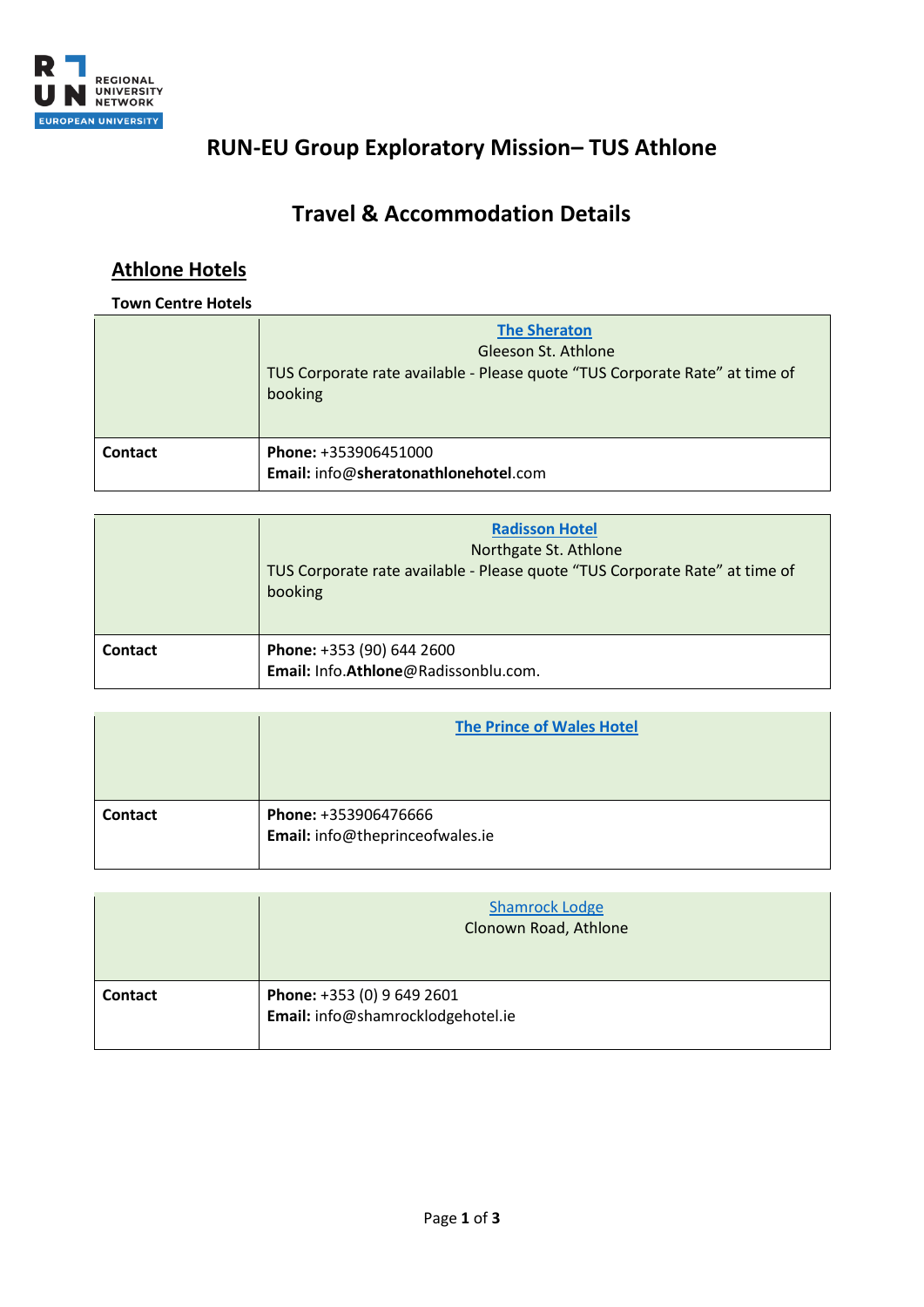

#### **Budget Hotel Close to Campus**

|         | <b>Creggan Court</b><br>N6 Centre, Athlone               |
|---------|----------------------------------------------------------|
| Contact | Phone: +353 (0) 90647777<br>Email: info@creggancourt.com |

#### **Outskirts of Athlone**

|                | <b>Athlone Springs</b><br>Monksland, Athlone               |
|----------------|------------------------------------------------------------|
| <b>Contact</b> | Phone: +35390644444<br>Email: info@athlonespringshotel.com |

|         | <b>Hodson Bay</b><br>Roscommon Road, Athlone                  |
|---------|---------------------------------------------------------------|
| Contact | Phone: +353 (0) 90 644 2004<br>Email: info@hodsonbayhotel.com |

|                | <b>Galsson Lakehouse</b><br><b>Killinure Glasson</b>           |
|----------------|----------------------------------------------------------------|
| <b>Contact</b> | Phone: +353 90 6485120<br>Email: reception@glassonlakehouse.ie |

#### **Transportation from Dublin Airport to Athlone**

**Bus**: Direct from Dublin Airport to Athlone (Please note there are two stops in Athlone, one outside TUS and the other on the town outskirts – no stop in the town centre)

[https://www.citylink.ie/?gclid=EAIaIQobChMI89SR4KnS9wIVmK3tCh2ywAyFEAAYASAAEgIOp\\_D\\_Bw](https://www.citylink.ie/?gclid=EAIaIQobChMI89SR4KnS9wIVmK3tCh2ywAyFEAAYASAAEgIOp_D_BwE) [E](https://www.citylink.ie/?gclid=EAIaIQobChMI89SR4KnS9wIVmK3tCh2ywAyFEAAYASAAEgIOp_D_BwE)

**Train:** From Dublin City Centre to Athlone (note you will need to take a bus from the airport to Heuston Station)<https://www.irishrail.ie/en-ie/station/athlone>